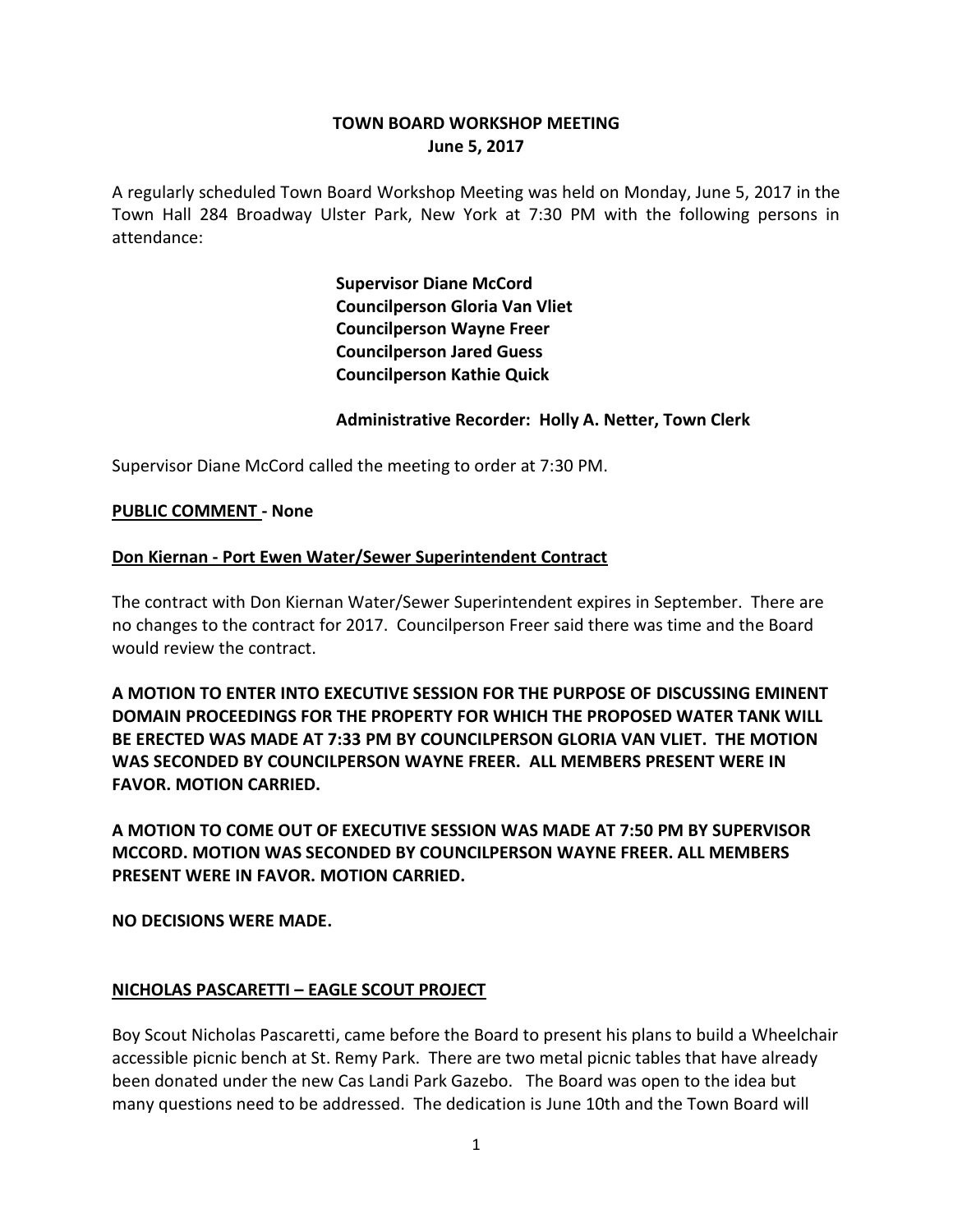look for a desirable location. Nicholas provided the specs of the bench; however he needs to be specific about the material that will be used. Trex is the preferred by the Board.

# **TRANSFER STATION - ROLL-OFF COVER**

Several months ago approval was given to purchase a carport for the Transfer Station to be used as a roll-off cover. Keeping the contents of the roll-off dry will save money since the charge is determined by weight. The original approval was for \$1,595 and utilized the concrete pylons that were previously at the Transfer Station. Since the approval, the company has reneged on their offer. A carport will now be purchased and installed by the West Park Service Center. WPSC will perform all work installing steel girders into the ground and will guarantee the work. The cover will be high enough so the truck can haul the roll-off.

**A MOTION WAS MADE BY COUNCILPERSON JARED GUESS TO APPROVE THE PURCHASE AND INSTALLATION OF THE ROLL-OFF COVER FROM WEST PARK SERVICE CENTER IN THE AMOUNT OF \$2,105 AND NEGATING THE FIRST APPROVAL OF \$1,595 TO THE PRIOR COMPANY. THE MOTION WAS SECONDED BY WAYNE FREER. ALL MEMBERS PRESENT WERE IN FAVOR. MOTION CARRIED.** 

# **OLD ROCK SCHOOL 1865 – HISTORICAL DESIGNATION REQUEST**

The Old Rock School built in 1865 is located on the Anna Devine Property. In order for the school house to be designated as a historical site the owner has to make the request. The Kingston City School district is the owner on record.

**A MOTION WAS MADE BY COUNCILPERSON WAYNE FREER TO AUTHORIZE SUPERVISOR DIANE MCCORD TO SEND A LETTER TO THE KINGSTON CITY SCHOOL DISTRICT ASKING THEM TO FILE FOR A HISTORICAL DESIGNATION OF THE OLD ROCK SCHOOL HOUSE LOCATED IN RIFTON. THE MOTION WAS SECONDED BY KATHY QUICK. ALL MEMBERS WERE IN FAVOR. MOTION CARRIED.** 

# **AIR B & B**

The Board held a discussion regarding setting limitations and the implementing of safety regulation on Air B & B's. The ultimate goal is to ensure the renters are staying in a safe structure and the homeowners are held accountable to safety standards. Twelve properties have been found on the web for the Town of Esopus. Councilperson Freer explained since the Air B & B's are private residences, the current code does not allow for the Building and Fire Inspector to look at the property to make sure the renters are safe. Councilperson Freer said he found at least a dozen homes in Esopus being used as B & B's. Myles Putman, Planning Board Consultants is researching out to other townships that have B & B's to provide a baseline on the necessary code changes which will need to be made. Councilperson Gloria Van Vliet said she would like to see a limit of the number of days per year the home can be used as a B & B.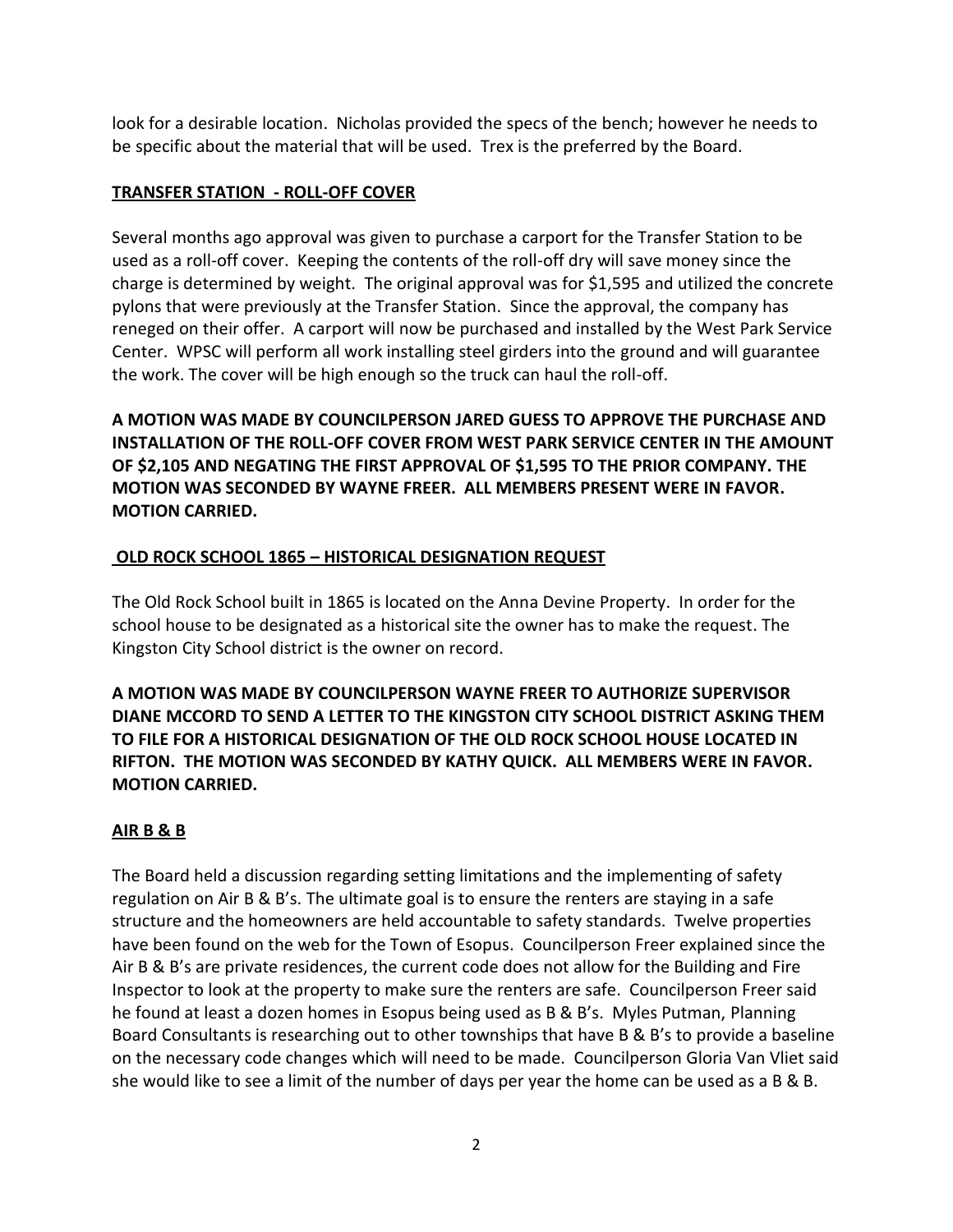## **TRANSFER STATION – INTERNET CONNECTION**

Spectrum has informed the Town it will cost \$10,018 to build out the connection to the Transfer Station. Spectrum is willing to absorb \$5,000 of the cost leaving a balance of \$5, 018 as a responsibility to the Town. Everyone agreed this fee was absurd. Councilperson Freer said he understood the contract had to provide service to Town Buildings. He will do research to see if he can locate information pertaining to the matter. Councilperson Kathie Quick had suggested looking into other options as well such as Dish Network. Further discussion is needed once research is complete.

# **REQUEST FOR A MEMORIAL BENCH AT LIGHT HOUSE PARK – AGNES (COOKIE) REIS**

Supervisor McCord received a letter requesting permission to dedicate a bench in the memory of Don Reis who was recently deceased. Don was an avid duck hunter and fisherman and Mrs. Reis felt the park would be a perfect location to pay tribute to him. The Board needs to know the exact location before any decisions can be made. Supervisor McCord will contact Mrs. Reis and make arrangements to meet at the park to view the options. Discussion will be continued at a future workshop meeting.

# **SALES TAX REVENUE JAN - MAR 2017**

The sales tax revenue for the first quarter of 2017 was \$37,477.41 which is on target with the budget.

## **JOHN BURROUGHS TRAIL GREENWAY GRANT**

As discussed in a prior meeting the grant for the John Burroughs Trail Greenway Grant has been approved. Supervisor McCord has been asked to attend a ceremony at SUNY Newburgh and say a few words about the grant.

## **MISCELLANEOUS**

Councilperson Gloria Van Vliet said although the Town Property is posted there are still ATV's cutting through to access 40 bumps. She would like to see a concrete barrier put in place. Mike Cafaldo will be contacted to see if he can block the access.

Councilperson Van Vliet also would like to see the light bar replaced on the Town sign at Town Hall. It has been out for a few months.

Several months ago Hannah Long requested permission to place a bench at Cas Landi Park as a girl scout project. She would also like to have a weather tight box where books could be placed and children could take to read and return it. It was briefly discussed by the Board but no determination was made. Arrangements to have Hannah come in to explain her idea will be made.